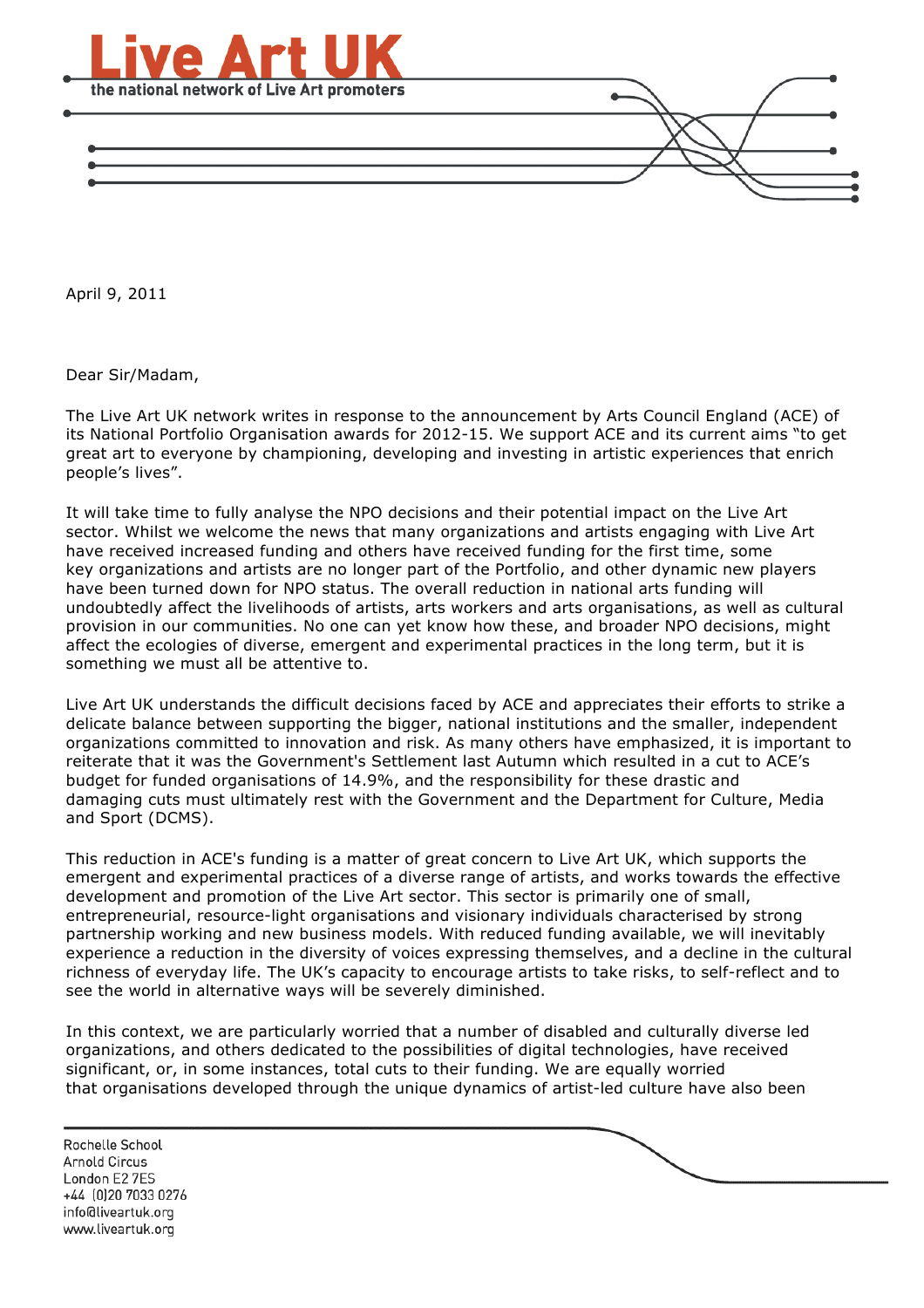excluded from NPO; such organisations are key support mechanisms for the professional development needs of artists and in particular support entrepreneurship by artists in ways that influence more formal institutional models which assimilate the tropes and methods which a healthy artist-led culture incubates. A healthy ecology for Live Art needs a diverse regional spread of festivals, development programmes and venues. Some organisations will certainly survive without NPO funding by remaining responsive and fleet of foot. Others will undoubtedly not survive thereby reducing the fragile network of support for experimentation, distribution and development across the UK.

Live Art UK is also concerned about DCMS's plan to cut ACE's administrative costs by 50%. The National Audit Office's recent critical report into financial management at the DCMS also highlights this issue. ACE recently completed a major restructuring, which included significant cost savings, and is now implementing a considered national strategy for the future of the arts. Further cuts to ACE will undercut and compromise ACE's capacity to implement and oversee this new strategy, and singularly fails to acknowledge its recent structural review. Beyond its function as a grantdistribution organisation, ACE should be able to play a crucial role in encouraging a rich and diverse creative ecology in this country.

We know that England will be increasingly dependent on the strength of the knowledge industries in the years ahead. Emerging economies are on course to outstrip our industrial and manufacturing capacity. Now, more than ever, we are reliant on the quality of our education, and our ability to communicate and think creatively. This cannot be done without the nurturing of the arts and facilitating access to higher education. The cuts to ACE, the cuts to the arts and humanities within Higher Education, and increases in university fees will not facilitate the growth of knowledge industries, and can only lead to a diminished society.

Sincerely,

**Live Art UK: The Arches, Arnolfini, Artsadmin, BAC, The Basement, the Bluecoat, Chapter Arts Centre, Chelsea Theatre, Colchester Arts Centre, Compass Live Art in Yorkshire and the Humber**, **Fierce Festival, Forest Fringe, greenroom, hÅb, Home live art, Inbetween Time Productions, LIFT (London International Festival of Theatre), Live Art Development Agency, Live at LICA (Nuffield Theatre Lancaster), New Work Network, Theatre Bristol, and Wunderbar**